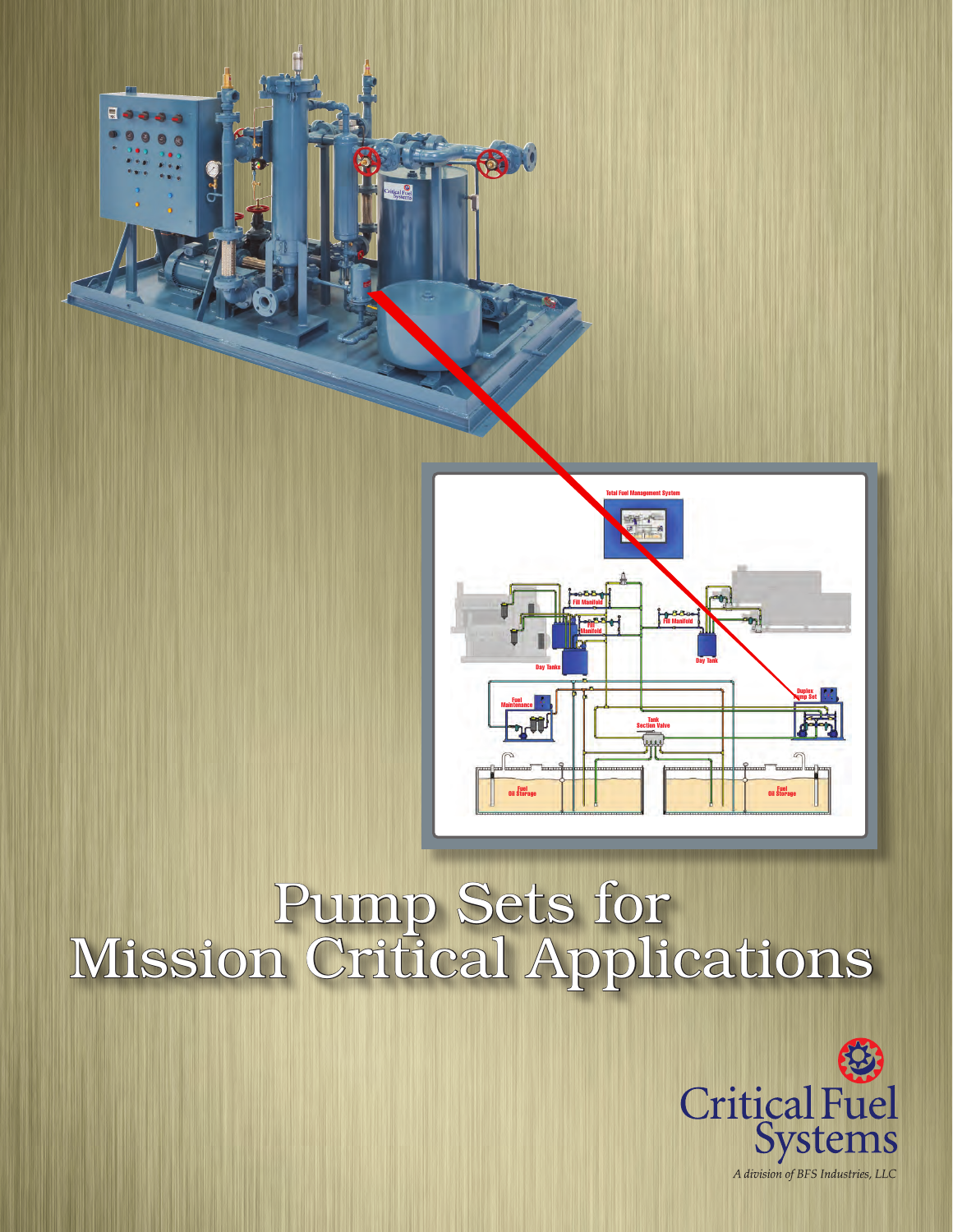# Pump Set Module and Accessories

The most powerful generators in the world are worthless without high quality fuel to run them. Critical Fuel Systems (CFS) designs and fabricates pump sets and tests them to the highest standards, exceeding industry norms.

Every system undergoes a stringent functional and operational test and is leak tested under true hydrostatic pressure. CFS encourages our customers to travel to our facility and witness these tests for themselves.



For capacities from about 35gph to over 3000gph CFS offers standard pump sets. In our standard products we utilize a modular approach to pump set configurations, giving the client choices in system design.

A standard pump set can be sized for low pressure or high pressure applications by simply choosing the "L Series" for pump discharge pressures under 50 psi or the "H Series" for higher pressures up to 100 psi.

Once a series selection has been made, the following system types are available: X, Y or Z. The system type determines the level of standard controls that's included. The system capacity can then be selected as well as any additional options.

#### Type "X" Pump Set

This is a complete packaged pumping system and includes a basic set of necessary trim. The electrical and controls are not included with this basic package and must be installed in the field. All control and monitoring is to be provided by others.

#### Standard Features

- Two permanently aligned positive displacement pumps
- Cast iron basket strainers
- 3" high containment basin pump base
- 4" stainless steel, liquid-filled pressure/ compound gauges
- Bronze full-port ball valves
- ODP motors

#### **Options**

- Pump flow proving switch
- Individual pump pressure gauges
- Containment basin leak detector switch
- Duplex strainer
- TEFC or high efficiency motors
- Analog pressure and flow transmitters

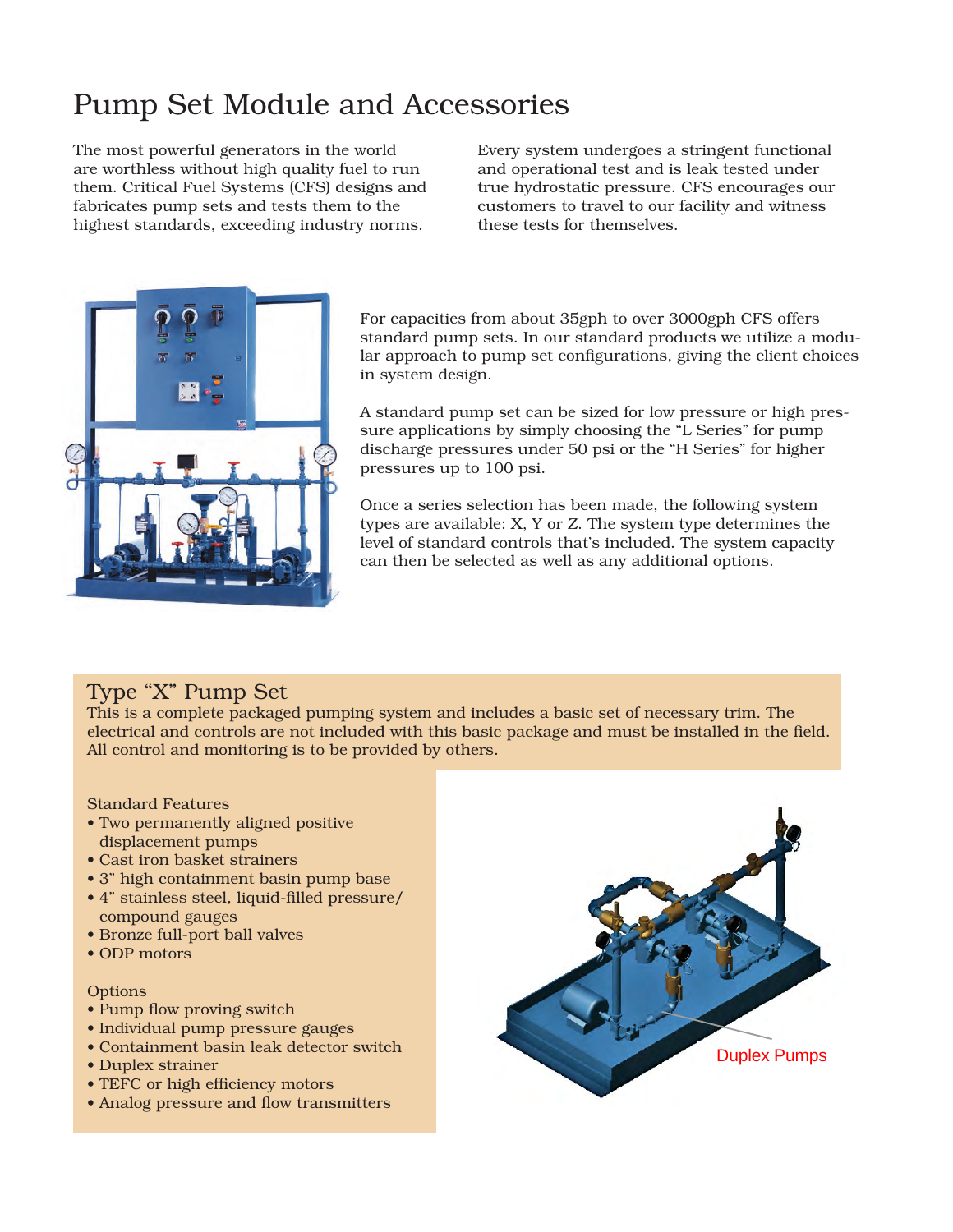#### Type "Y" Pump Set

The type "Y" system includes all of the mechanical components of the type "X" package with the addition of the Motor Controller Module. The panel is mounted on the pump set complete with all interconnecting wiring. Control logic and monitoring to be provided by others.

All of the standard features of the type "X" plus:

- UL508 Motor Controller Module
- Basin leak detector
- Pump flow switch

All of the options of the type "X" plus:

- Duplex Strainer DP switch installed
- Individual pump flow switches installed



## Type "Z" Pump Set

This is a complete pump and control set. The Motor Controller and Logic Control Modules are included. All of the on-skid wiring is completed at the factory.

All of the Standard Features of the type "X" and "Y" plus:

- UL508 Logic Control Module
- Modbus Communications
- Basic touchscreen HMI

All of the options of the type "X" and "Y" plus:

- Multiple communication protocols
- Multiple tank monitoring and leak detection
- Full graphic touchscreen HMI

#### Custom Pump Sets

A standard pump set won't fit all of the applications. In cases where a custom solution to a fuel pumping project is required you may rely on our engineering department to provide expert assistance in designing a pumping package for your application.

Critical Fuel Systems has experience with all types of fuel oil pumping systems operating at practically any capacity and pressure range.



*This custom pump and heater set is designed for a flow of 10,000gph of #6 oil with a steam turbine driven pump.*